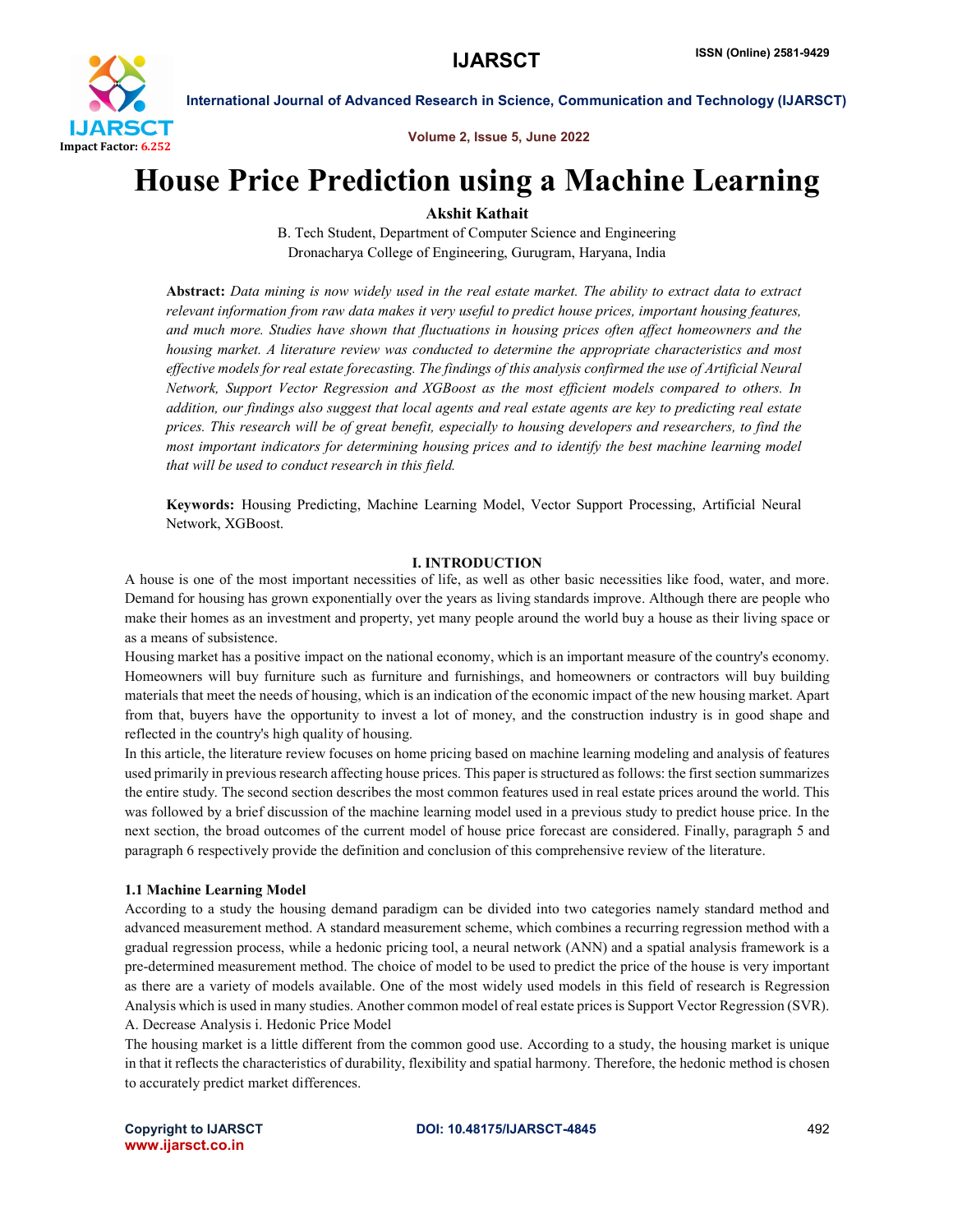

## International Journal of Advanced Research in Science, Communication and Technology (IJARSCT)

#### Volume 2, Issue 5, June 2022

## 1.2 Multiple Row Route

Deviation analysis is a model used to determine the relationship between variables to assess related correlation, coefficient of integration or regression equation can be used. Many retrospective models can determine which features are most important in different dependent definitions. Detailed retrospective analysis also allows for specific price forecasts by capturing different independent and dependent data. The variability of the multi-regression model can be seen when the number of relationships between dependent and independent variables is measured.

This model can be accessed using house price as varied and depends on house prices, house size, type of building, number of bedrooms, and much more. Therefore, house price is set as targeted variation or dependency, while other attributes are set as independent variables to determine the principal variance by determining the relative coefficient of each attribute

## 1.3 Artificial Neural Network

In 1958, a neural synthetic network known as the ANN was formed. Walter Pitts and Warren McCulloch published a paper entitled "Logical Calculus of Imaginary Ideas in Nervous Activity" in 1943 which noted that the neural network can be created automatically, based on the role and structure of the biological neural network. In some studies, as this model often promotes learning, artificial neural networks are said to be artificial brain diagrams.

The artificial neural network model is always selected when an indirect factor is involved. Real estate inspections should also use this model as real estate considerations are also indirect.

## II. RELATED WORK

A total of 14 articles were reviewed and evaluated to take into account all factors affecting the price of the house. In an article it is said that a square picture of a house unit is the most important difference in predicting the price of a house, followed by the number of bathrooms and the number of bedrooms. In addition, research shows that the value of a house increases by 2.6% when the floor area of a house is raised by 100 square meters. They conclude that there the operating year of the building is less than 1 year, the value increased by 0.3 percent. In addition, the price of a house will increase by 10.4 percent or 13.7 percent, if there is only one bedroom or one more bathroom.



Fig.1. Types of attributes used in the previous study

Since the previous revised study, 19 attributes are said to have been used extensively by other researchers to assess housing prices. Features from article 12, shown in Fig. 1, both collected and presented in a bar graph. It is therefore clear what factors researchers have used most in determining housing prices. The number in the bar above represents folding pages that use attributes as a prediction.

www.ijarsct.co.in

## Copyright to IJARSCT DOI: 10.48175/IJARSCT-4845 493